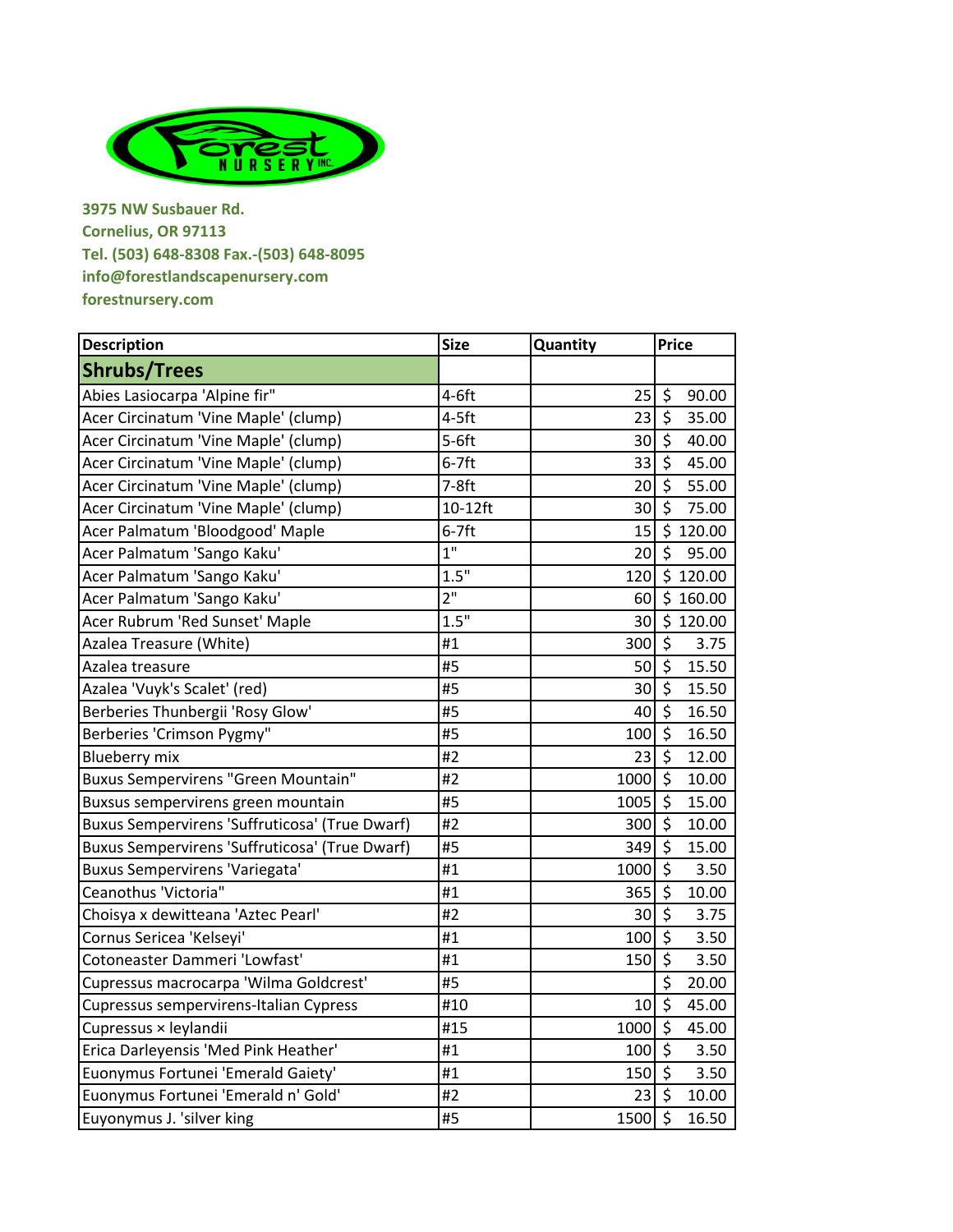| Euonymus j. 'Aureo-Marginata'                | #5        | $1,613$ \$      |                         | 16.50    |
|----------------------------------------------|-----------|-----------------|-------------------------|----------|
| Hydrangea Macrophylla                        | #5        | $250$ \$        |                         | 16.50    |
| Hydrangea macrophylla 'Nikko Blue'           | #2        | 500             | $\zeta$                 | 12.00    |
| Illex crenata 'Japanese Holly"               | #1        | 1500            | $\zeta$                 | 3.75     |
| Illex crenata 'Japanese Holly"               | #5        | 90              | $\zeta$                 | 16.50    |
| Leucanthemum × superbum                      | #1        | 16              | \$                      | 3.75     |
| Leucothoe Fontanesiana 'Rainbow'             | #5        | 50              | $\zeta$                 | 16.75    |
| Lavendula 'Spanish Lavender'                 | #1        | 83              | $\zeta$                 | 3.50     |
| Magnolia "little gem"                        | #15       | 20              |                         | \$150.00 |
| Nandina Domestica                            | #5        | 150             | $\zeta$                 | 15.00    |
| Nandina Domestica 'Fire Power'               | #5        | 50              | $\zeta$                 | 16.50    |
| Nandian Domestica 'Gulfstream                | #5        | 53              | $\overline{\mathbf{r}}$ | 16.50    |
| Pieris Japonica 'Mountain Fire'              | #5        | 253             | \$                      | 15.00    |
| Pieris Japonica 'Prelude'                    | #5        | 50              | $\zeta$                 | 15.00    |
| Pinus Contorta 'Murrayana Pine'              | 5ft       | 30              | \$                      | 60.00    |
| Prunus Laurocerasus 'Otto Luyken'            | #5        | 23              | $\zeta$                 | 16.50    |
| Prunus laurocerasus (English Laurel)         | $4-5$ ft  | 20 <sup>°</sup> | $\zeta$                 | 35.00    |
| Prunus laurocerasus 'Schipkaensis'           | $4-5$ ft  | 50              | $\zeta$                 | 35.00    |
| Prunus lusitanica (lauroceraus)              | #5        | 200             | $\overline{\varsigma}$  | 16.50    |
| Rhododendron 'Cunningham White'              | #7        | 30              | \$                      | 25.00    |
| Rhododendron 'Nova Zembla'                   | #7        | 60              | $\zeta$                 | 25.00    |
| Rhododendron 'Vulcan'                        | #7        | 100             | \$                      | 25.00    |
| Rosmarinus officinalis 'Tuscan Blue'         | #1        |                 | \$                      | 3.50     |
| Skimmia Japonica                             | #5        | 356             | $\zeta$                 | 16.50    |
| Thuja Occ. 'Emerald Green' Spiral            | #10       | 15              | \$                      | 85.00    |
| thuja occ. emerald green                     | 5-6ft B&B | 3000            | $\zeta$                 | 25.00    |
| Thuja Occ. 'Emerald Green'                   | 6-7ft B&B | 1000            | $\zeta$                 | 30.00    |
| Thuja Occ.'Emerald Green'                    | 7-8ft B&B | 1000            | $\zeta$                 | 45.00    |
| Thuja Occ.'Emerald Green'                    | 8-9ft B&B | 1000            | $\zeta$                 | 55.00    |
| Trachycarpus Fortunei 'Windmill Palm'        | #15       | 86              | \$                      | 65.00    |
| Tsuga Mertensiana Mountain Hemlock           | $5-6ft$   | 47              | $\overline{\xi}$        | 60.00    |
| Viburnum tinus 'Spring Bouquet'              | #5        | 30              | \$                      | 16.50    |
| Yucca color guard                            | #5        |                 | $\zeta$                 | 16.50    |
| <b>Grasses</b>                               |           |                 |                         |          |
| Acorus Mini Ogon                             | #1        | 300             | $\ddot{\varsigma}$      | 3.75     |
| Acorus Gramineus 'Ogon' Sweet Flag Grass     | #1        | 5000 \$         |                         | 3.75     |
| Calamagrostis x acutiflora 'Karl Foerster'   | #1        | 2023            | $\ddot{\mathsf{S}}$     | 3.50     |
| Carex elata 'Bowles Golden'                  | #1        | 200             | $\zeta$                 | 3.75     |
| Carex morrowii 'Ice Dance'                   | #1        | 300             | \$                      | 3.50     |
| Carex Obnuta                                 | #1        | 325             | \$                      | 3.50     |
| Carex oshimensis 'Evergold'                  | #1        | 325             | $\zeta$                 | 3.75     |
| Festuca Glauca 'Blue Fescue'                 | #1        | 300             | $\boldsymbol{\zeta}$    | 3.75     |
| Hakonechloa macra 'All Gold'                 | #1        | 132             | $\zeta$                 | 4.00     |
| Helictotrichon 'Blue Oat Grass'              | #1        | 1438 \$         |                         | 3.75     |
| Imperata Cylindrica Rubra 'Jap. Blood Grass' | #1        | 300             | \$                      | 3.50     |
| Juncus patens 'Blue Elk'                     | #1        | 50              | $\boldsymbol{\zeta}$    | 3.50     |